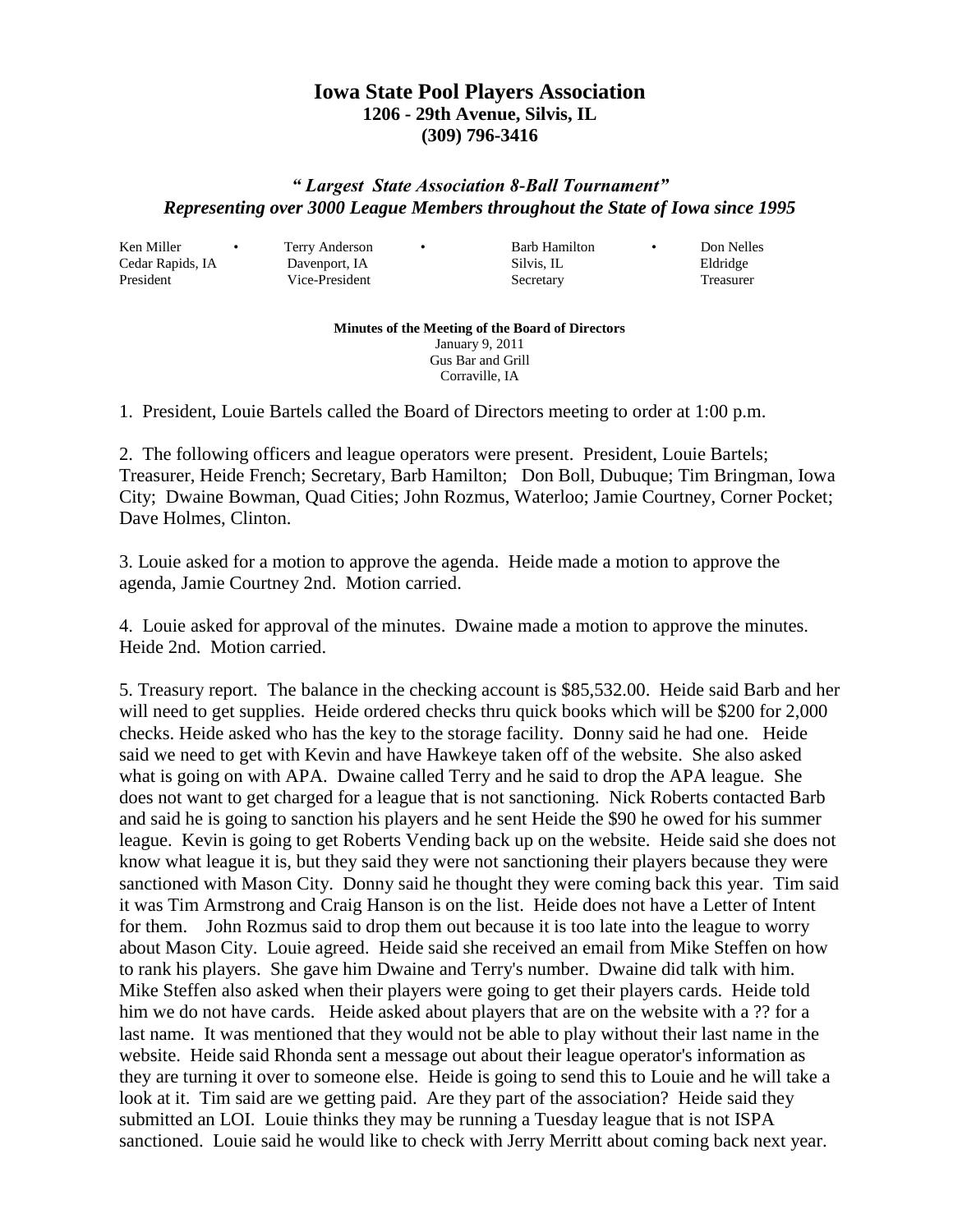Rhonda did say her Monday league was getting ready to start. Heide said the leagues that have not paid at all and has information in the website is Cedar Rapids Metro and Cox Music. Heide said the following leagues have not paid anything and have not entered any information into the website: Amuse-O-Matic; Fort Dodge, Campustown, Des Moines, Inner City, Iowa City, Joe Dees, Tri City and Whiteys. John Rozmus said there is no excuse for them not to pay anything or get the information into the website. We need to start jacking them up. Treasury report was accepted. Motion carried.

6. Tri-County Open Pool League. Louie said Bob Sion has not contacted anyone, so he would say they are not in the association. Rhonda was supposed to have Monday and Tuesday and Bob was supposed to have Wednesday. Rhonda is just getting ready to start her leagues in January. There was discussion that new leagues should put up a deposit when they start. Jamie asked if this was the only situation we have in this league. Heide said yes as far as she knows. Dwaine said he thinks Louie should contact Rhonda and who ever gives the \$100 first between her and Bob, they will get the sanctioned league. Louie is going to follow up and give Rhonda the opportunity to start her league in the middle of January and will need to pay \$200. If she defaults we can offer Bob a sanctioned league. Tim said our guidelines are the leagues have to be started by January 1. Dave said we need to let the people know that we are having a problem with and they have a certain date to start. Louie is going to contact Rhonda and let everyone know what is going on. This was tabled until we know more information.

7. Junior Event - Louie asked if anyone got a chance to look at the email he received. She said they would be very happy to work with us. The players will need to play 4 weeks with her league. Louie asked Dwaine how are we going to play the juniors. Dwaine said we were going to make our ISPA tournament a qualifier. This way they don't have to have 4 weeks. Jamie said should we contact her to see what our options are. Dwaine said he would contact Laura Smith to see what our options are.

8. Questionnaire - Barb will send out the questionnaire out to all the league operators. Need feedback from every league. We need one vote per league operator after they have given to their players.

9. Scotch Doubles - Jamie suggested we limit to all ISPA players and need to sign up with your league. Barb said we need to get the scotch doubles form out there for sign up. Dwaine said let's leave it to sign up on site. The first 128 will be the first tournament and there will also be a master's tournament. The tournament will start at 8:00 Friday night. Louie said then we will also not have trophies for this event.

10. Team Classification. There will be a master team list beginning in 2012 based on play in 2010 and 2011. Team ranking cannot be lower than the singles ranking. The qualification committee will determine whether or not the teams are master teams. This year will be the same as last years as far as team classification. Dave asked if you have a level 2 player and they win on an open team, does this automatically move them up to a master team player. There was a lot of discussion and this would be the determination of the qualification committee as there could be some isolated instances that a level 2 player would not be a master team player.

11. Committee for Cue/Case giveaways. Barb will come up with a committee and we also need to advertise more for our vendors. She needs someone to oversee the drawings and advertising. Tim said there is perforated paper that you can buy to print the names.